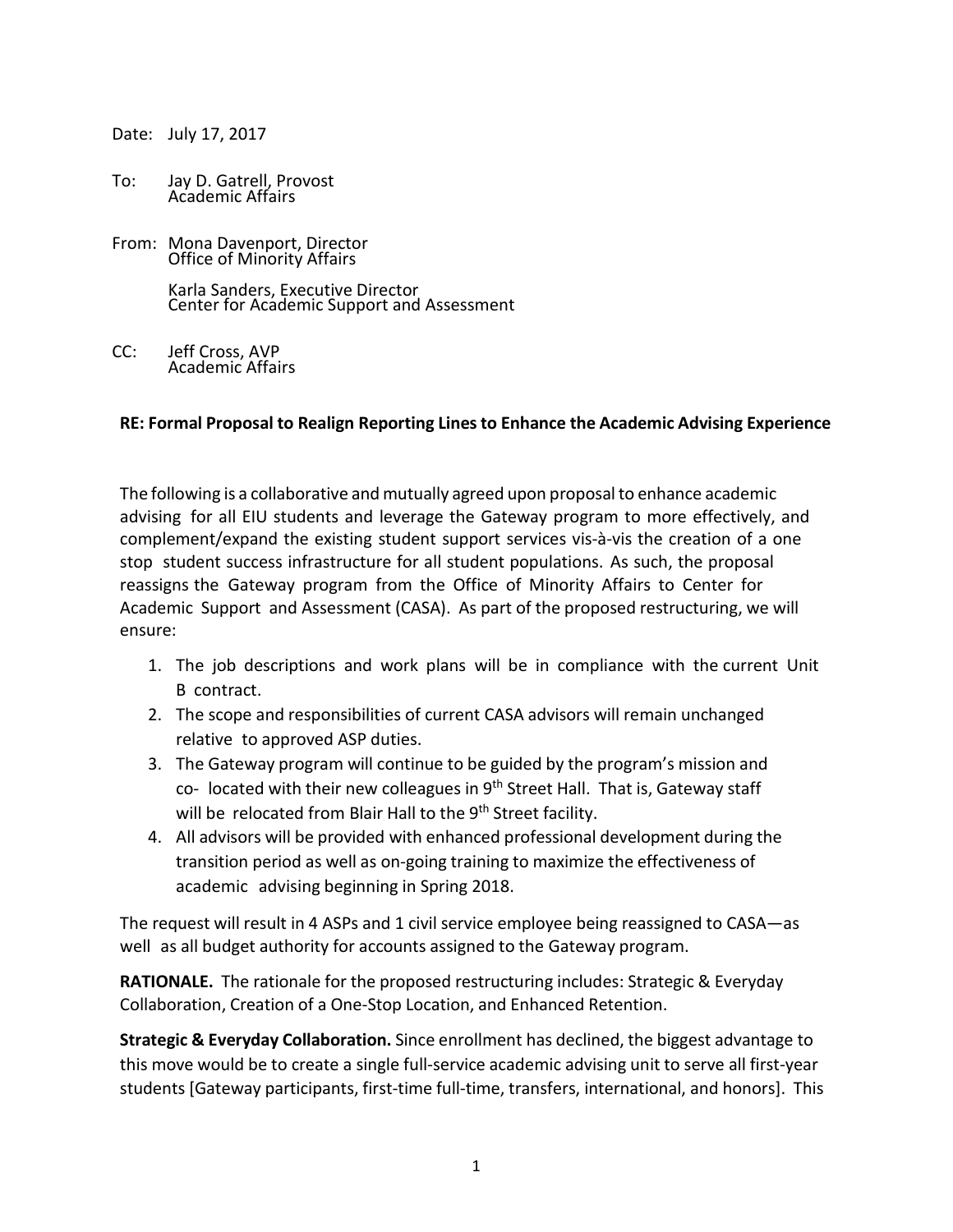will provide CASA with an opportunity to redistribute and balance workload more effectively and permit professional advisors to serve a more inclusive population of students. As such, the potential exists to reduce the workload of CASA professionals and increase the overall effectiveness of first year advising.

**One-Stop Location.** Making this move will make 9<sup>th</sup> Street Hall a "one-stop-shop" for the vast majority of our academic services for students. Moving the Gateway advisors into the Academic Advising Center will ensure that all first-year students will be advised in the same unit and will provide other services for students in the same building. The Office of Student Disability Services, the Student Success Center as well as the TRiO program are all housed in 9<sup>th</sup> Street Hall and with OSDS and SSC reporting to the Executive Director of CASA. This close working relationship makes referrals and providing support services convenient for students.

**Enhanced Student Retention.** Advising can have an impact on persistence and graduation (Pascarella & Terenzini, *How College Affects Students*, 2 nd ed., 2005). Student retention is an institutional concern, and if we combine the advising styles from both groups (intrusive and holistic advising), our retention will likely increase for these students. Currently, our student retention has a slight decrease annually.

| Year             | Fall to Fall |  |  |
|------------------|--------------|--|--|
| <b>Fall 2015</b> | 71%          |  |  |
| <b>Fall 2014</b> | 75%          |  |  |
| <b>Fall 2013</b> | 76%          |  |  |
| <b>Fall 2012</b> | 77%          |  |  |

Student Retention for First-Year Cohorts

| Cohort           | Gateway | <b>Other Provisional</b> | <b>Standard Admits</b> | <b>Overall Retention</b> |
|------------------|---------|--------------------------|------------------------|--------------------------|
| Year             |         | Admits (ACE/SIHL)        |                        | Fall to Fall             |
| <b>Fall 2012</b> | 63%     | <b>NA</b>                | 85%                    | 77%                      |
| <b>Fall 2013</b> | 66%     | 61%                      | 81%                    | 76%                      |
| <b>Fall 2014</b> | 66%     | 63%                      | 82%                    | 75%                      |
| <b>Fall 2015</b> | 54%     | 64%                      | 77%                    | 71%                      |

## Retention by Admit Type for First-Year Cohorts

Klepfer & Hull (2012) identified factors as positively linked to first-to-second year college retention. They said that seeing an advisor "sometimes" or "often" during the first-year of college is important.

As the institution's first-generation students continue to account for a large proportion of our